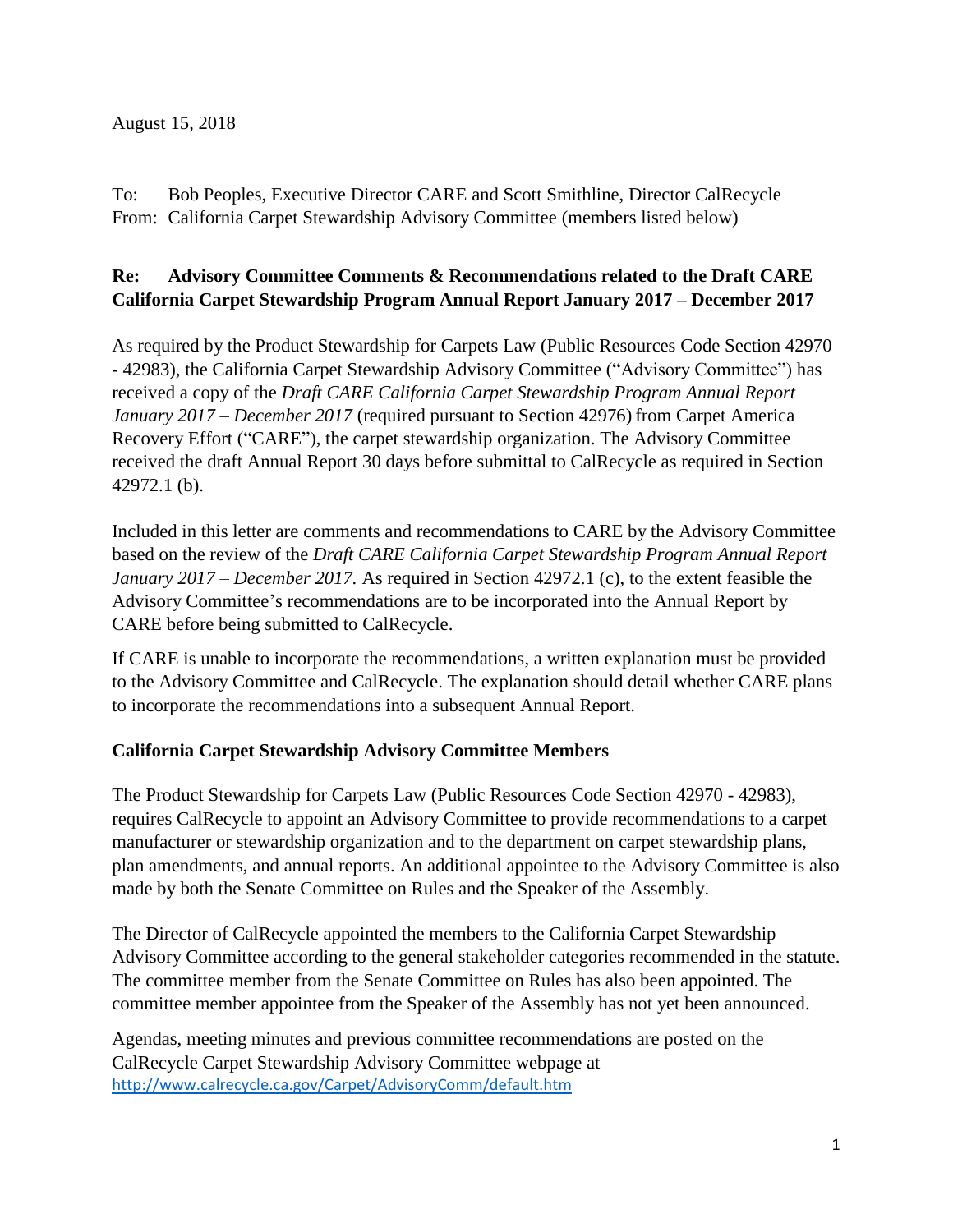| <b>Advisory Committee Members</b> | <b>Organizations</b>                               | Representing                                      |
|-----------------------------------|----------------------------------------------------|---------------------------------------------------|
| <b>DOUG KOBOLD</b>                | <b>County of Sacramento</b>                        | <b>Local Government</b>                           |
| <b>DOUGLAS WILLIAMS</b>           | Los Angeles Fiber Co./                             | Collection and sorting, processing and            |
|                                   | <b>Reliance Carpet Cushion</b>                     | manufacturing                                     |
| <b>ERIC NELSON</b>                | Interface                                          | <b>Carpet Mills, Collection, processing &amp;</b> |
|                                   |                                                    | recycling of carpet                               |
| <b>FRANCO ROSSI</b>               | <b>Aquafil USA</b>                                 | Processing & recycling of carpet,                 |
|                                   |                                                    | <b>Manufacturing</b>                              |
| <b>GAIL BRICE</b>                 | XT Green, Inc.                                     | Processing & recycling of carpet                  |
| <b>HOWARD SAPPER</b>              | <b>Carpet Manufacturers Warehouse</b>              | <b>Carpet Retailers</b>                           |
| <b>JOANNE BRASCH, Ph.D</b>        | <b>CA Product Stewardship Council</b>              | <b>Environmental Community</b>                    |
| <b>JOE YARBROUGH</b>              | The Carpet & Rug Institute                         | <b>Carpet Mills</b>                               |
| <b>JOHN DAVIS</b>                 | Mojave Desert & Mountain Recycling Integrated      | <b>Local Government</b>                           |
|                                   | <b>Waste Mgmt Joint Powers Authority</b>           |                                                   |
| <b>KELLY MCBEE</b>                | <b>Californians Against Waste</b>                  | <b>Environmental Community</b>                    |
| <b>NAT ISAAC</b>                  | <b>City of Los Angeles Bureau of Sanitation</b>    | <b>Local Government</b>                           |
| <b>RACHEL PALOPOLI</b>            | <b>Planet Recycling</b>                            | <b>Carpet Collections/Sorting</b>                 |
| <b>RACHEL ROSS</b>                | <b>Tehama County Solid Waste Management Agency</b> | <b>Local Government</b>                           |
| <b>STEVE BELONG</b>               | Carpet, Linoleum, & Soft Tile Workers Local Union  | <b>Northern CA Floor Covering Finishing</b>       |
|                                   |                                                    | <b>Trades Institute Joint Apprenticeship</b>      |
|                                   | No. 12, District Council 16                        | <b>Training Committee</b>                         |
| <b>STEVE LANDRETH</b>             | <b>ProSpectra Flooring</b>                         | <b>Senate Committee on Rules</b>                  |
| <b>WES NELSON</b>                 | <b>GreenWaste Carpet Recycling</b>                 | <b>Carpet Collections/Sorting</b>                 |
|                                   |                                                    | <b>Speaker of Assembly</b>                        |
| <b>VACANT</b>                     | <b>To Be Appointed</b>                             |                                                   |

# **Advisory Committee Draft Annual Report Review Meeting**

The California Carpet Stewardship Advisory Committee participated in teleconference on August 10, 2018 to discuss the *Draft CARE California Carpet Stewardship Program Annual Report January 2017 – December 2017,* which was submitted to the Advisory Committee on July 30, 2018. All committee members participated in the August  $10<sup>th</sup>$  teleconference except: Franco Rossi, Steve Belong and Wes Nelson. Joe Yarbrough attended the first hour of the meeting but was unable to stay on the call and did not participate in the vote. A quorum was met. Members of the public also attended through the teleconference. The meeting was conducted in compliance with the Bagley-Keene Open Meeting Act.